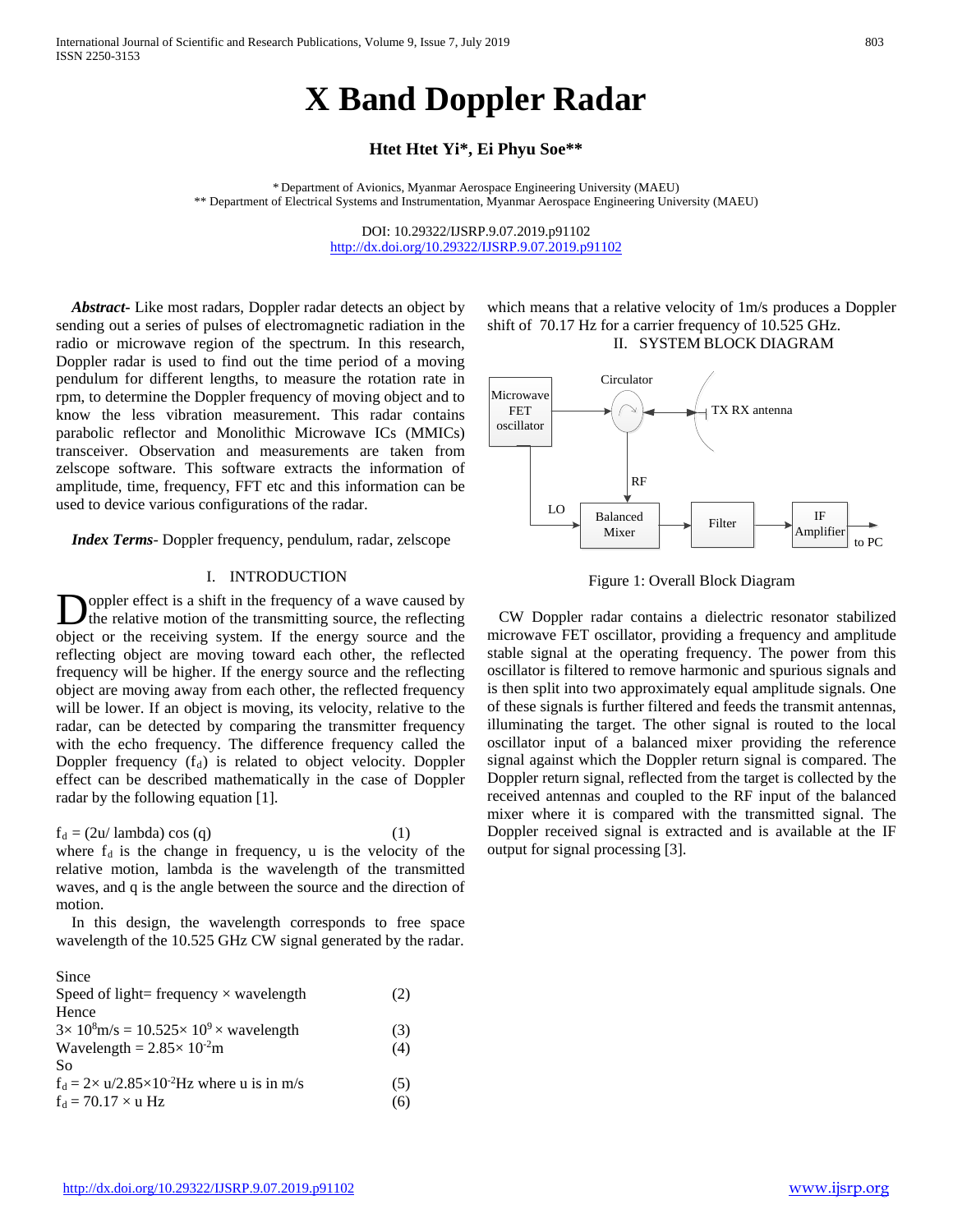## III. HARDWARE COMPONENTS

Since some of the more complex functions in the generic transceiver block diagram can be fabricated by using MMIC technology, the components that can be realized through the use of this technology can be employed to create system architectures that are difficult if not impossible to design with other, less integrated technologies. The MMIC design approach utilizes active and passive devices that have been manufactured by using a single process. Active and passive circuit elements are formed on a semi-insulating semiconductor substrate, GaAs, through various deposition schemes. The monolithic approach to circuit design inherently offers several advantages [2].

## *A. Doppler Antenna*

 An antenna is used to transmit and receive the radio frequency signal, which is 10.525 GHz (X Band) in this system. It is a parabolic reflector located at the front of the feed module, and has a fairly narrow beam width for pointing accuracy. The antenna mount uses adjustable feed point for the best gain of antenna. The focal point of the reflector antenna coincides with the phase center of the feed horn for maximum gain. Antenna gives a gain of around 10dB under optimum conditions.

 Circulator is used as a type of duplexer to route signals from the transmitter to the antenna and from the antenna to the receiver, without allowing signals to pass directly from transmitter to receiver [6].

#### *B. Oscillator*

The microwave FET based oscillator requires  $5V \pm 0.25V$ applied to the +5V terminal of the device. If the oscillator is powered continuously in CW mode, the current consumption is typically 50mA. The peak value of the pulse voltage lays between 4.75 and 5.25 V and the flatter the pulse top the better the detection capability of the Doppler will be. Under these conditions pulse chirp will be less than 1MHz.

## *C. Balanced Mixer*

 The mixer in this system compares the frequency of the transmitted signal with the signals reflected back from targets in the coverage area. A portion of the oscillator signal is fed to the LO port of the mixer, and the return signal intercepted by the receive antenna is fed to the RF input. The magnitude of the IF output signal is proportional to the magnitude of the signal received at the RF input, and the frequency is proportional to the relative velocity of the target reflecting the received signal [3].

#### *D. Radio Frequency Module*

 The Doppler module supplies the transmitted RF signal to the antenna and it also performs a mixing operation on the received signal. Typically three frequencies are in a mixer: the RF, the local oscillator frequency, and the difference frequency. The difference between the LO and RF is the Doppler shift causes and this is the output from the mixer

 In CW mode, the total transmitted power is less than 15mW. This power is distributed within the coverage pattern of the unit, and the maximum power density is 1mW/cm2 at a distance of 5mm from the front face of the radar.

## *E. Amplifier*

 Amplifier is used to amplify the signal so that a good magnitude of signal could be achieved on display (either PC or any CRO) for *f*urther analysis of this signal. In this system, Amplifier provides a gain of around 40dB as the signal received from the radar is a few micro volts only.

#### *F. Filter*

 Filter circuit is used to filter the noise in the Doppler echo signal [2]. It is a low pass filter.

# IV. SIGNAL PROCESSING

The processing unit amplifies the baseband signal  $f_d$  and filters any DC components. The processor makes use the sound card of the PC for baseband processing. A fast A/D converter converts the incoming analog IF signal to digital signal with an accuracy of 16 bits and a sampling rate of 44100 samples per second.

 Zelscope is Windows software that converts your PC into a dual-trace storage oscilloscope and spectrum analyzer. It uses your computer's sound card as analog-to-digital converter, presenting a real-time waveform or spectrum of the signal which can be music, speech, or output from an electronic circuit. Zelscope features the interface of a traditional oscilloscope, with conventional gain, offset, time base, and trigger controls. As a real-time spectrum analyzer, Zelscope can display the amplitude and phase components of the spectrum. Sampling rate is 11 kHz to 44 kHz. Available bandwidth is between 10Hz and 20 kHz. On screen measurement, by setting two cursors left and right, voltage and time difference and direct frequency can be readout. Raw data can export as WAV file [4].

#### V. TEST AND RESULTS

 X band Doppler radar is shown in Fig.2. The feed phase center in this radar is placed at the focus of the parabolic dish for best gain from antenna. The very small wavelength of signal is used for transmission and reception, adjustment becomes very important aspect in order to achieve better sensitivity. To get accurate measurement, target will be in the range of 1m in front of radar in its line of sight.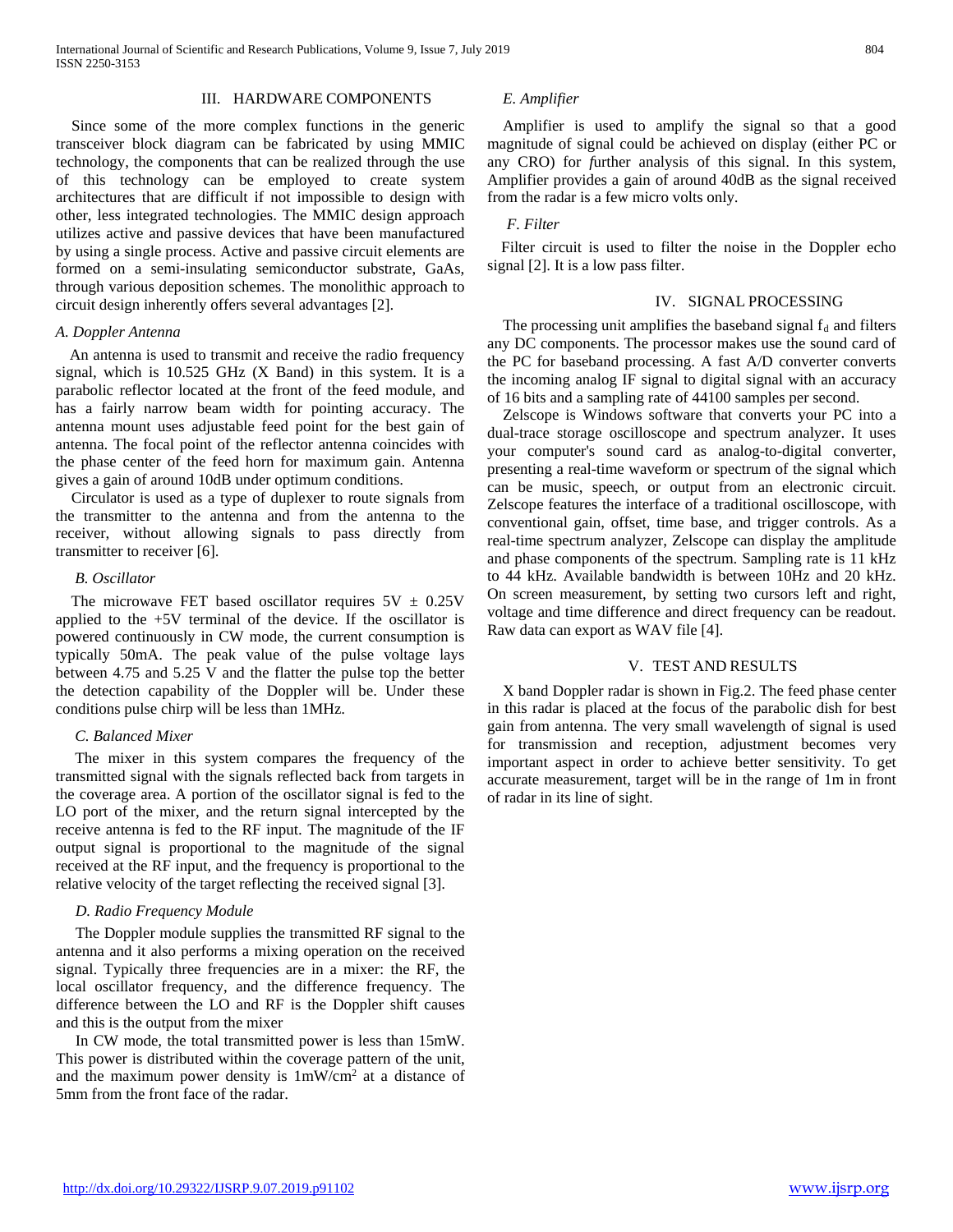

Figure 2: X band Doppler Radar

# *A. Determination the velocity of the object*

 When target is moved slowly from right to left or left to right, corresponding Doppler frequency can be observed and measured on test point  $f_d$ . From this frequency we can calculate the velocity of target by using equation (1). In Fig.3, Doppler frequency is 6 kHz and it means that target is moving with the velocity of 9ms<sup>-1</sup> in radial motion. Aspect angle is zero degree and distance is at 1m from the Doppler radar. In Fig.4, the distance of target is decreased and we can see that the signal



Figure 3: Target Signal Captured by Radar at 1m







Figure 5: 16 kHz Target Signal Captured by Radar at 1m

*B. Time and frequency measurement of moving pendulum*



Figure 6: Hanging Pendulum on Stand

Theoretically the time period  $T$  of pendulum in Fig.6 is given by

$$
T = 2\pi \sqrt{l/g} \tag{7}
$$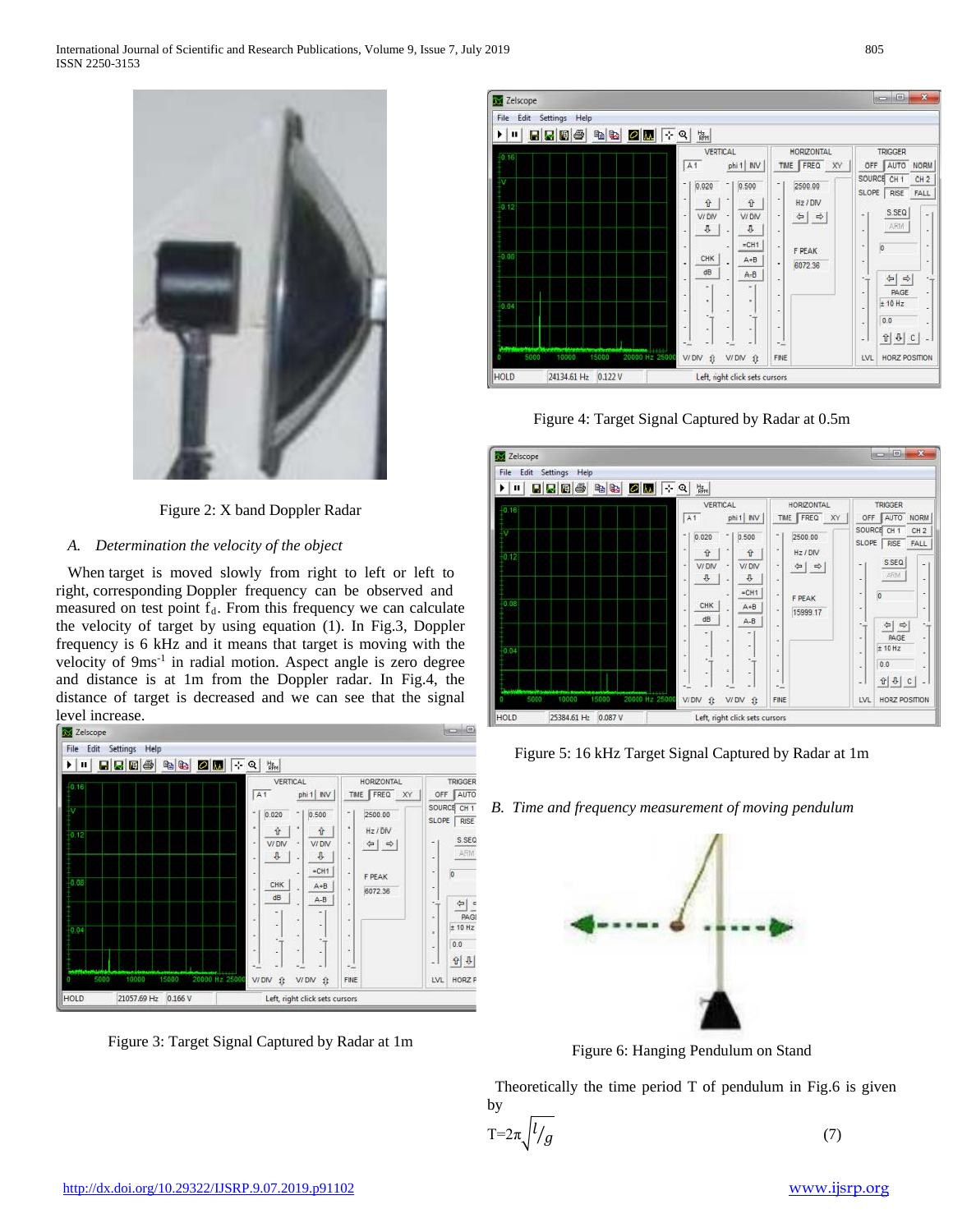where 1 is length of pendulum and g is constant 9.8ms<sup>-2</sup>.

Time period of pendulum is independent of amplitude of oscillations. When bob of pendulum moves to and fro, it will reflect the incoming microwave signal.



Figure 7: Pendulum Signature Captured by Doppler Radar

 In Fig.7, captured signal on display can be observed that when pendulum is moving to and fro then Doppler radar draws the signal twice, so the time period can be measured between any peaks of the signal. Since the radar responds to both to and fro movements the time taken for oscillation is two graticule (1000 ms). The length of pendulum is 25cm. The theoretical time period is 1.0 second. Results can be changed by changing the length. It means radar can detect for very small objects, with the accurate results. Fig.8 shows the time period of 10cm length pendulum.



Figure 8: Pendulum Signature for 10 cm in length

*C. Detection of vibration of tuning fork*

 For generating the vibrations, stroke any tuning fork and bring it in front of the radar antenna. The Doppler frequency is generated because of vibrations of tuning fork as approximately frequency written on it.



Figure 9: 256 Hz tuning fork

| Settings<br>File<br>Edit<br>Help<br>$\mathbf{u}$<br>٠                    | $\div$ Q<br>凯                                                                                                                                                                                                                                                                                                                                                                                                                                                                                 |                                                                                                                                                                                                                                                                                                                                                                                                                                                      |
|--------------------------------------------------------------------------|-----------------------------------------------------------------------------------------------------------------------------------------------------------------------------------------------------------------------------------------------------------------------------------------------------------------------------------------------------------------------------------------------------------------------------------------------------------------------------------------------|------------------------------------------------------------------------------------------------------------------------------------------------------------------------------------------------------------------------------------------------------------------------------------------------------------------------------------------------------------------------------------------------------------------------------------------------------|
| $-0.16$<br>v<br>0.12<br>0.03<br>0.04<br>200<br>800 Mz 1000<br>600<br>400 | VERTICAL<br>HORIZONTAL<br>TIME FREQ XY<br>A1<br>phi 1 NV<br>0.020<br>0.500<br>Ť.<br>100.00<br>×<br>٠<br>Hz / DIV<br>슝<br>$\hat{v}$<br>V/DN<br>V/DN<br>$\overline{\phantom{a}}$<br>$\Leftrightarrow$<br>٠<br>٠<br>₽<br>$\mathcal{P}$<br>×<br>٠<br>$=CH1$<br>۰<br><b>F PEAK</b><br>CHK<br>A+B<br>193.80 Hz<br>٠<br>dB<br>$A-B$<br>٠<br>٠<br>۰<br>$\blacksquare$<br>٠<br>٠<br>٠<br>۰<br>×<br>٠<br>٠<br>÷,<br>÷.<br>s<br>×<br>÷,<br>٠<br>-1<br>÷<br>V/DN ft<br>V/DN<br>FINE<br>$\hat{\mathbf{u}}$ | <b>TRIGGER</b><br>AUTO<br><b>NORM</b><br>OFF<br>SOURCE<br>CH <sub>1</sub><br>CH <sub>2</sub><br>SLOPE<br>RISE<br>FALL<br>S.SEQ<br>$\sim$ 1<br>$\scriptstyle\rm m$<br>ARM<br>$\sim$<br>$\omega$<br>$\overline{0}$<br>$\blacksquare$<br>$\alpha$<br>۰<br>٠<br>$\Rightarrow$<br>14<br>$\sigma_{\rm dip}$<br><b>PAGE</b><br>$\sim$<br>٠<br>± 10 Hz<br>×<br>×<br>0.0<br>$\sim$<br>$\sim$<br><b>한 후 €</b><br>٠<br>×.<br><b>LVL</b><br><b>HORZ POSITION</b> |

Figure 10: Signal from the Vibrating Tuning Fork

 There is a small difference between the frequency of tuning fork and the Doppler frequency on PC due to the manufacturing tolerances. Radar measures the frequency, RPM, velocities accurately. Tuning fork provides the standard frequency source, which can be read off from the PC for calibration.

 *D. Rotation per minute (RPM) measurement of Fan* 

 A fan at full speed is placed in front of radar at a suitable distance from antenna to get the proper deflection in the form of Doppler frequency.



Figure 11: A Fan for RPM Measurement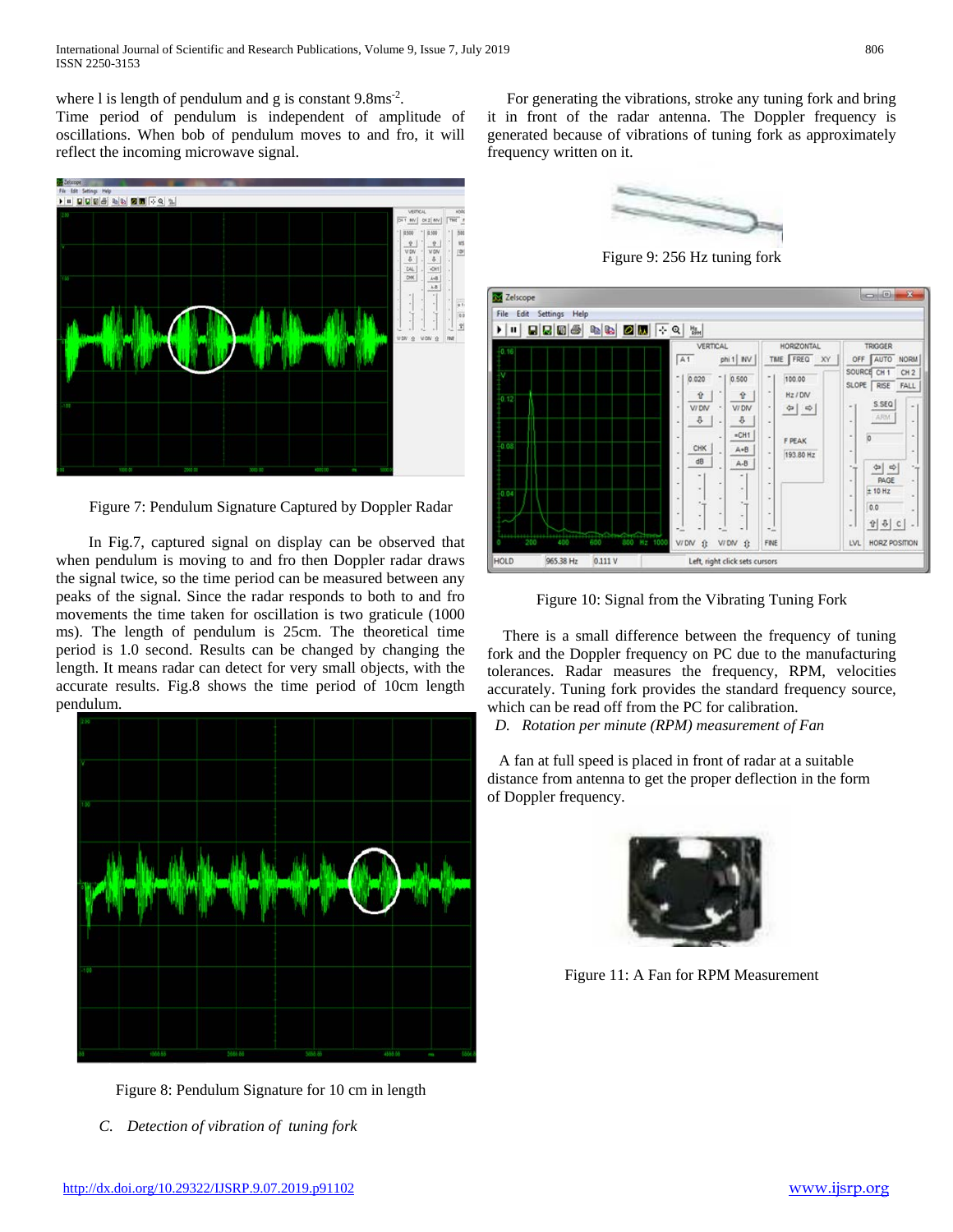

Figure 12: Signal from the Rotating Fan

 The rpm of fan is measured as indicated on the radar software. To get the actual speed of fan, count the number of blades and divide the rpm of the fan indicated by software. The CPU fan has very curved blades, which provide adequate radar signature when looked at axially as compared to a ceiling fan.

## VI. CONCLUSION

This system is a complete Doppler radar training system for teaching and learning in the laboratory. The CW Doppler Radar can be used to measure the speed of automobiles, shells, guided missiles etc. It can be used to detect movement of troops, vehicles even in dark and in the bad weather. Unlike pulsed radar, CW Radar is able to detect an aircraft in spite of fixed objects. However practical application of CW Radar is limited by the fact that several targets at a given bearing tend to cause confusion. Also range discrimination may be achieved only by very costly circuit complexity. Further it is the maximum power it transmits and this places a limit on its maximum range. Also it is not capable of indicating the range of the target and can show only its velocity. CW Doppler Radar has other advantages like it uses low transmitting power, low power consumption, and small size.

#### ACKNOWLEDGMENT

I am thankful to Dr. Kyi Thwin, Rector, Myanmar Aerospace Engineering University, for financial support for this Doppler radar. I also express my gratitude towards Dr. San Hlaing Oo, Professor and Head, Department of Avionics, Myanmar Aerospace Engineering University, for his laboratory equipment supporting.

#### **REFERENCES**

- [1] Florian Ion PETRESCU, *A New Doppler Effect*, Germany, 2012.
- [2] Skolnik, M.I, *Radar Handbook*, Second Edition, McGraw-Hill, 1990.
- [3] 10205-Radar Training Lab Manual
- [4] [https://www.z](https://www./)elscope.com
- [5] <https://www.radartutorial.eu/Radar>
- [6] <https://en.m.wikipedia.org/wiki/Circulator>

AUTHORS

**First Author** – Htet Htet Yi, M.E (Electronics), Lecturer, Department of Avionics, Myanmar Aerospace Engineering University, [htet.maeu@gmail.com](mailto:htet.maeu@gmail.com)

**Second Author** – Ei Phyu Soe, Lecturer, Department of Electrical Systems and Instrumentation, Myanmar Aerospace Engineering University, [eiphyusoee@gmail.com](mailto:eiphyusoee@gmail.com)